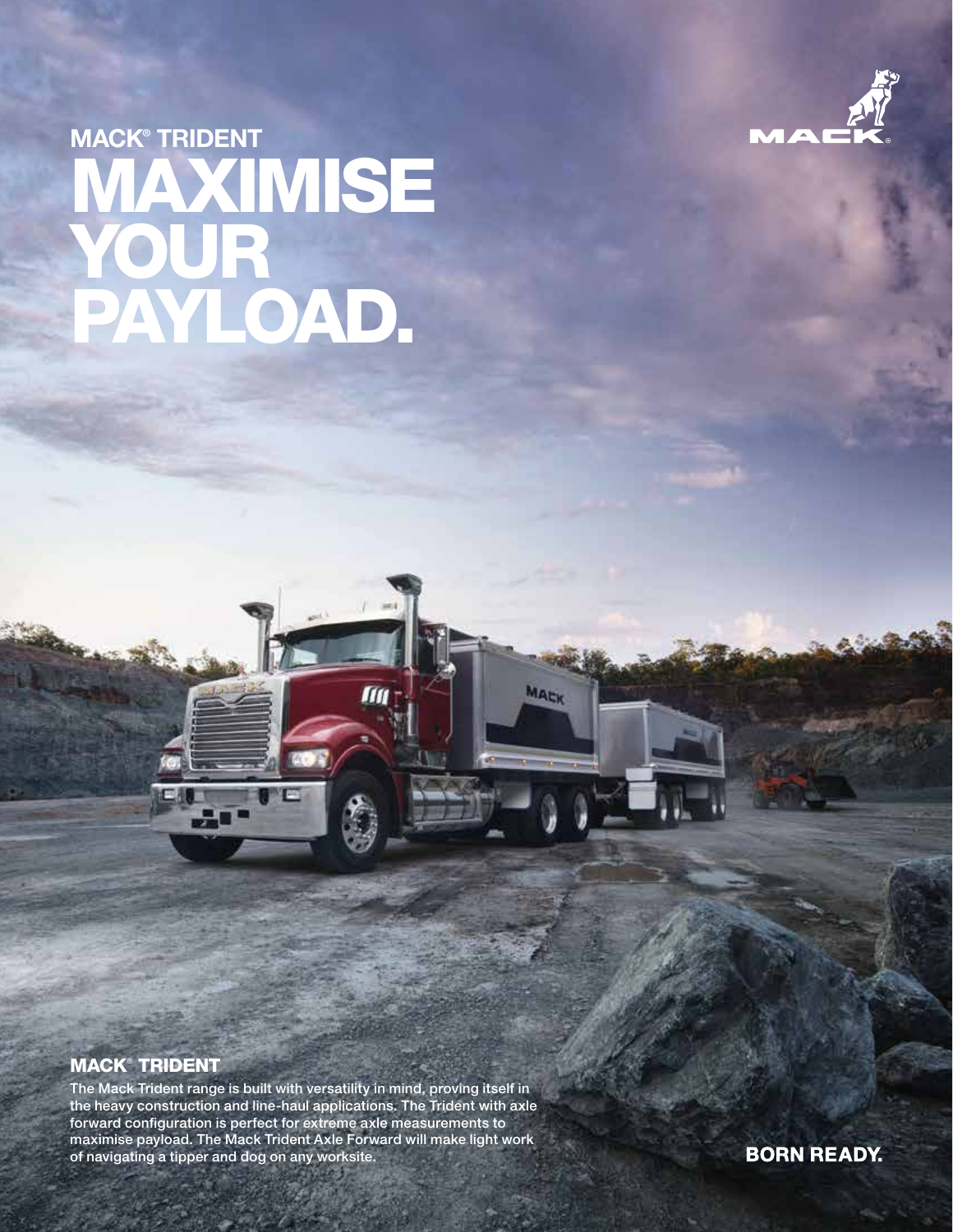# MACK® TRIDENT

#### KEY FEATURES

Perfect for tipper and dog applications

Powered by the Mack MP8 engine delivering up to 535hp and 1,920lb.ft. (2,600Nm) torque

*m*DRIVE automated manual transmission with deep reduction gears, takes all the effort out of gear changes and provides flexibility in low speed applications

The front axle position offers optimum payload

"Road Stability Advantage" rollover prevention

Great fuel economy and low emissions

Quiet and comfortable cab

Designed and built in Australia for Australian conditions

Total Support



#### Comfortable Interiors

The Mack Trident comes with new levels of driver comfort and functionality, to keep drivers comfortable and safe all day. Tilt/ telescoping steering column, air suspension driver seat and all controls within reach keep drivers in control.

Mack Genuine Parts are as tough as your truck. With premium materials and precision engineering, they're built to take whatever the road can throw at them. Mack Total Support gives you the added confidence of warranties, servicing and maintenance from the people who made your machine.

| Configuration*                         | 6x4                                                                                                          |                                                                                |                                  |                |
|----------------------------------------|--------------------------------------------------------------------------------------------------------------|--------------------------------------------------------------------------------|----------------------------------|----------------|
| <b>GCM</b>                             |                                                                                                              | Please speak with your Mack Dealer for GCM ratings specfic to your chosen spec |                                  |                |
| Cab Type                               | Day Cab Tractor                                                                                              | Day Cab Rigid                                                                  | 28" Super Cab                    | 36" Sleeper    |
| Wheelbase (mm)                         | 4,770, 4,795, 4,970,<br>4,995, 5,120, 5,145,<br>5,270, 5,295, 5,420,<br>5,445, 5,570, 5,595,<br>5,770, 5,795 | 4,970<br>4,995<br>5,095<br>5.420<br>5,445                                      | 5,120<br>5,145<br>5.570<br>5,595 | 5.270<br>5.295 |
| Maximum Fuel Capacity <sup>^</sup> (L) | 700                                                                                                          | 850                                                                            | 1.000                            | 1.540          |
| AdBlue Tank Capacity <sup>^</sup> (L)  | 125<br>150                                                                                                   | 125                                                                            | 125                              | 200            |

\*Other configuration options available via C.A. ^Various fuel packages available

#### CAB OPTIONS







6x4 Day Cab Tractor 6x4 Day Cab Rigid



6x4 28" Super Cab (710mm) 6x4 36" Stand-Up Sleeper (914mm)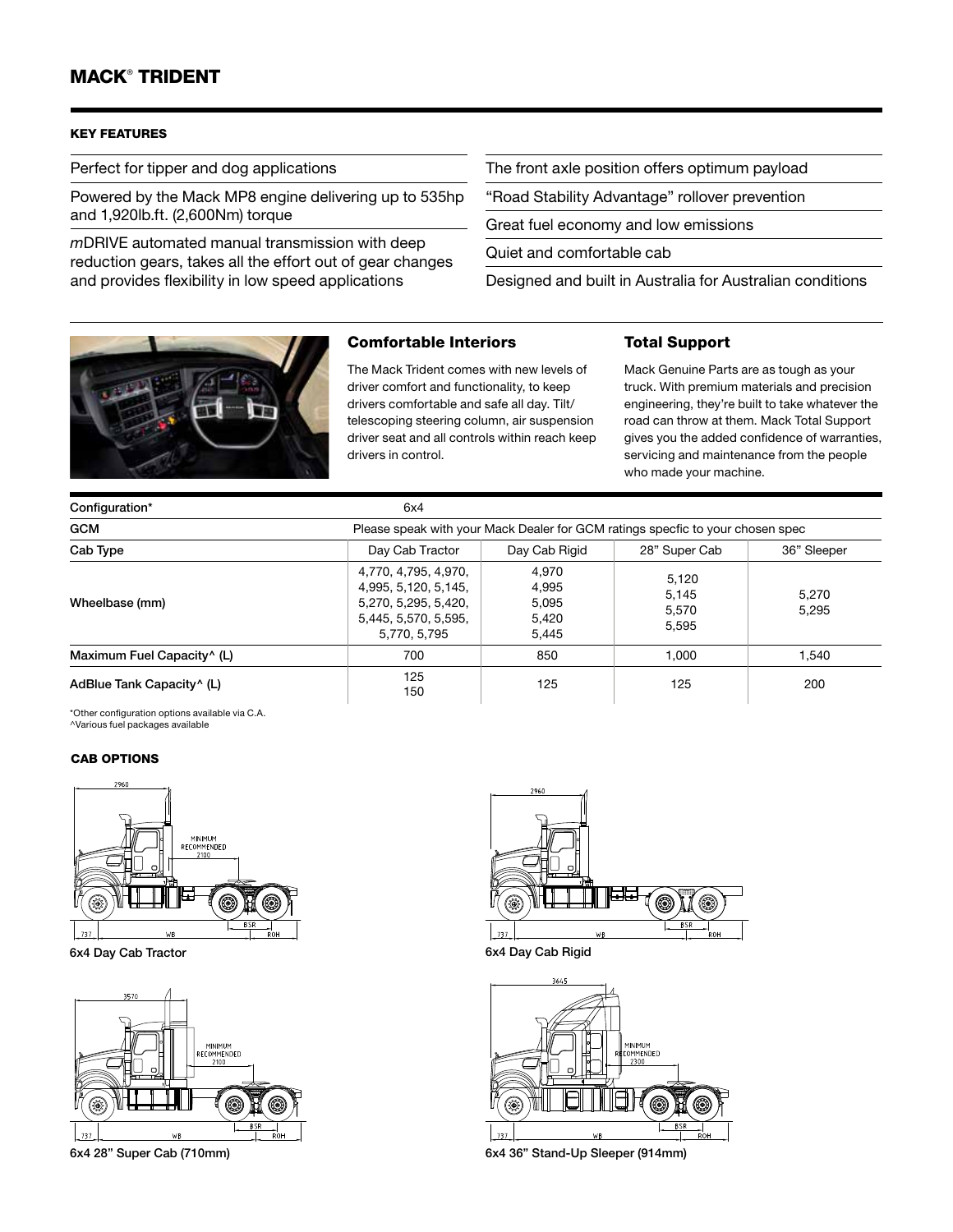

| <b>ENGINE</b>         | Mack MP8 13 litre, 500hp, 535hp<br>SCR Emission Level Euro5 (ADR80-03)                             |
|-----------------------|----------------------------------------------------------------------------------------------------|
| Horsepower/<br>Torque | 500hp (373kW) / 1,840lb.ft. (2,490Nm)                                                              |
|                       | 535hp (399kW) / 1,920lb.ft (2,600Nm)                                                               |
| <b>Engine Brake</b>   | Advanced PowerLeash engine brake<br>Engine retarding power up to 495hp (370kW)                     |
| Exhaust               | Single RHS frame mounted catalyst with<br>stainless steel heat shield                              |
|                       | Outlet twin 152mm (6") vertical exhaust                                                            |
|                       | Exhaust tip height above ground 3.5m                                                               |
|                       | RHS low underframe exhaust outlet                                                                  |
|                       | Donaldson 279mm (11") single dry type<br>element, dual canisters mounted under the cab             |
| Air Intake & Filter   | Steel dust extractors and external raised air<br>intakes mounted in front of the cabin 'A' pillars |
|                       |                                                                                                    |

| <b>TRANSMISSION</b>                | <b>STANDARD</b>              | <b>OPTIONAL</b>              | <b>OPTIONAL</b>               |
|------------------------------------|------------------------------|------------------------------|-------------------------------|
| <b>Transmission Type</b>           | AMT<br>$m$ DRIVE<br>12-speed | AMT<br>mDRIVE HD<br>13-speed | AMT<br>mDRIVE XHD<br>14-speed |
| Multispeed<br><b>Reverse Gears</b> | 4                            | 6                            | 6                             |
| LO / HI                            | 14.94 / 1.00                 | 19.38 / 1.00                 | 32.04 / 1.00                  |

| <b>FRONT AXLE</b> | Mack FXL 14.6 Single Steer |
|-------------------|----------------------------|
| Capacity          | 14,600 lbs (6.6t)          |
| Suspension        | Front Parabolic Spring     |

STANDARD OPTIONAL Axle Type Meritor RT46-160GP Mack 2370B Capacity 46,000 lbs (21t) 50,000 lbs (23t) Suspension Mack AL460 Air Suspension Mack AP460 Air Suspension Mack Air Ride Suspension REAR AXLE STANDARD OPTIONAL Rail Dimensions 300 x 90 x 8mm 300 x 90 x 9.5mm CHASSIS FRAME Fusion Cab, ECE29 (cab strength test) compliant Cab Storage Overhead storage available Rear Wall storage available Door Storage (2 pockets) Centre storage console available Cab Type Day Cab Super Cab - 710mm Rear Cabin Extension (28") Sleeper - 914mm Stand-Up Mid-Rise (36") CAB

 $\Box$  Shaded areas indicate optional equipment.